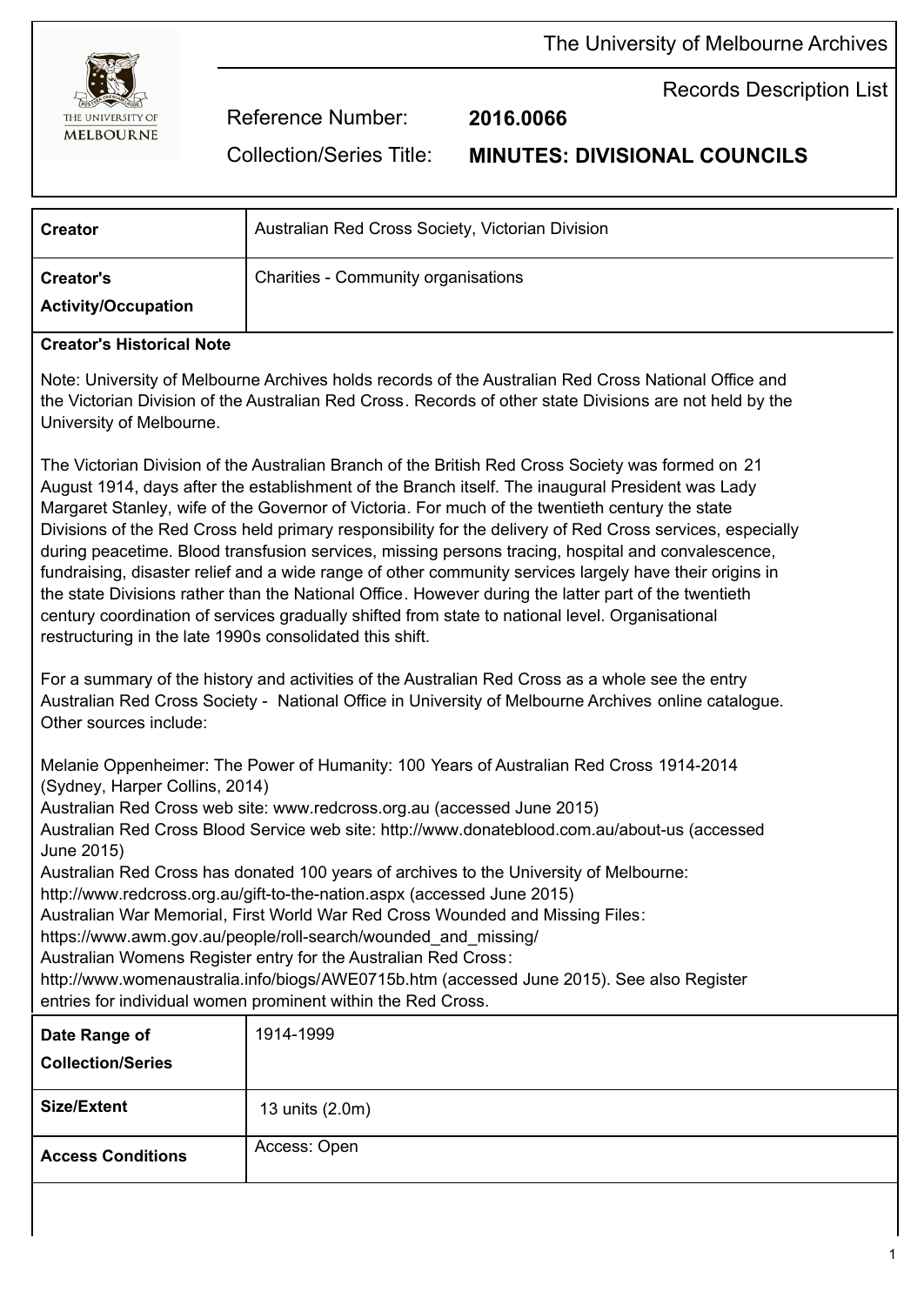## **Scope and Content of Collection/Series**

[Red Cross Archives series reference: V09]

Agendas and Minutes from the governance committee of the Victorian Red Cross Divisional Council . This series can be divided into two record sets. The first set comprises minutes for years 1914-1939 (2016.0066.00001 - 2016.0066.00006) which are numbered loose leaf sheets that include financial reports. An alphabetical index covering minutes of council, executive, general, annual meetings, as well as convalescent homes and home hospitals committees controls this set. (2016.0066.00016)

The second set comprises minutes for 1938-1981 (2016.0066.00007 - 2016.0066.00012) which are numbered and pasted into volumes. Minutes for 1981-1991 (2016.0066.00013 - 2016.0066.00014) are numbered and on loose leaf sheets. Minutes for 1992-1999 (2016.0066.00015) are bound in individual year volumes. Of these items only (2016.0066.00007) has an alphabetical index, and (2016.0066.00011) has a summary index organised by date. See also EXECUTIVE OFFICE CORRESPONDENCE (2015.0026) Council Correspondence, Minutes and Reports

Researchers should note that under the Geneva Conventions Act 1957 protections govern the use of the Red Cross emblem. For further information see Archives staff.

| <b>Collection Category</b> | Community and Political, organisations |  |  |
|----------------------------|----------------------------------------|--|--|
| This document dated        | 10/04/2017                             |  |  |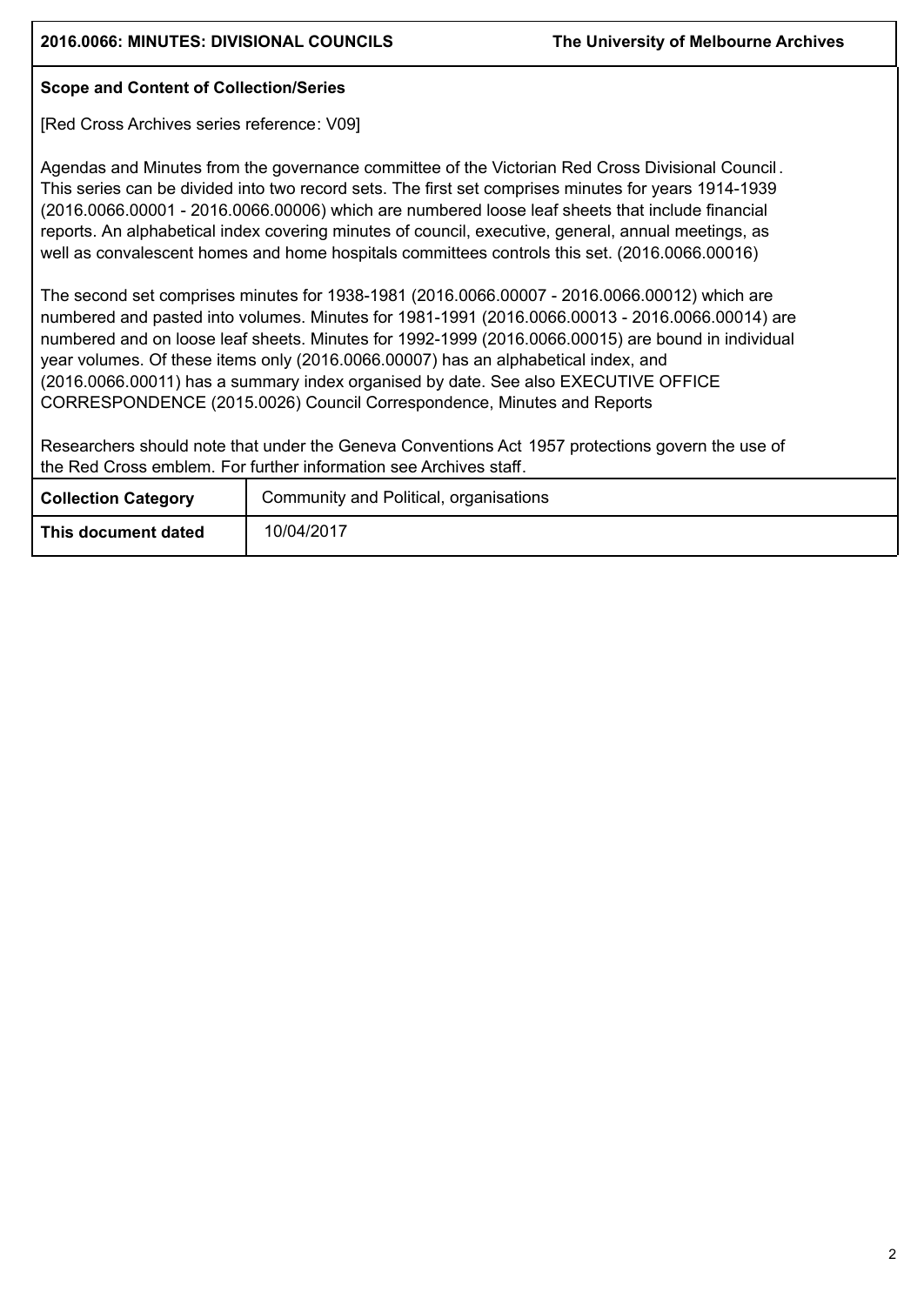| <b>Item Number</b> | <b>Title</b>                                          | Date Range | <b>Description</b>                                                                                         |
|--------------------|-------------------------------------------------------|------------|------------------------------------------------------------------------------------------------------------|
| 2016.0066.00001    | Council Minutes - Meetings #1                         | 1914-1917  | Typed minutes, roneo copied, signed. Index for years<br>1914-1939 see (2016.0066.00016) Unit 13.           |
| 2016.0066.00002    | Council & General Committee<br><b>Minutes 125-198</b> | 1921-1927  | Typed minutes on loose foolscap pages, signed. Index<br>for years 1914-1939 see (2016.0066.00016) Unit 13. |
| 2016.0066.00003    | Council Minutes 199-233                               | 1928-1931  | Typed minutes on loose foolscap pages, signed. Index<br>for years 1914-1939 see (2016.0066.00016) Unit 13. |
| 2016.0066.00004    | Council Minutes 234-263                               | 1931-1933  | Typed minutes on loose foolscap pages, signed. Index<br>for years 1914-1939 see (2016.0066.00016) Unit 13. |
| 2016.0066.00005    | Council Minutes 264-269                               | 1934-1938  | Typed minutes on loose foolscap pages, signed. Index<br>for years 1914-1939 see (2016.0066.00016) Unit 13. |
| 2016.0066.00006    | Council Minutes 270-310, 3/1-3/6,<br>322-323          | 1938-1939  | Typed minutes on loose foolscap pages, signed. Index<br>for years 1914-1939 see (2016.0066.00016) Unit 13. |
| 2016.0066.00007    | <b>Council Minutes</b>                                | 1938-1947  | Typed & signed Minutes, pasted into volume. Includes<br>index.                                             |
| 2016.0066.00008    | <b>Council Minutes</b>                                | 1947-1953  | Typed & signed Minutes, pasted into volume.                                                                |
| 2016.0066.00009    | Council Minutes                                       | 1953-1962  | Typed & signed Minutes, pasted into volume.                                                                |
| 2016.0066.00010    | <b>Council Minutes</b>                                | 1962-1968  | Typed & signed Minutes, pasted into volume.                                                                |
| 2016.0066.00011    | <b>Council Minutes</b>                                | 1968-1974  | Typed & signed Minutes, pasted into volume.                                                                |
| 2016.0066.00012    | <b>Council Minutes</b>                                | 1974-1981  | Typed & signed Minutes, pasted into volume.                                                                |
| 2016.0066.00013    | <b>Council Minutes</b>                                | 1981-1985  |                                                                                                            |
| 2016.0066.00014    | <b>Council Minutes</b>                                | 1986-1991  | Typed Minutes in folders.                                                                                  |
| 2016.0066.00015    | <b>Council Minutes</b>                                | 1992-1999  | Typed minutes bound in years.                                                                              |
|                    |                                                       |            |                                                                                                            |